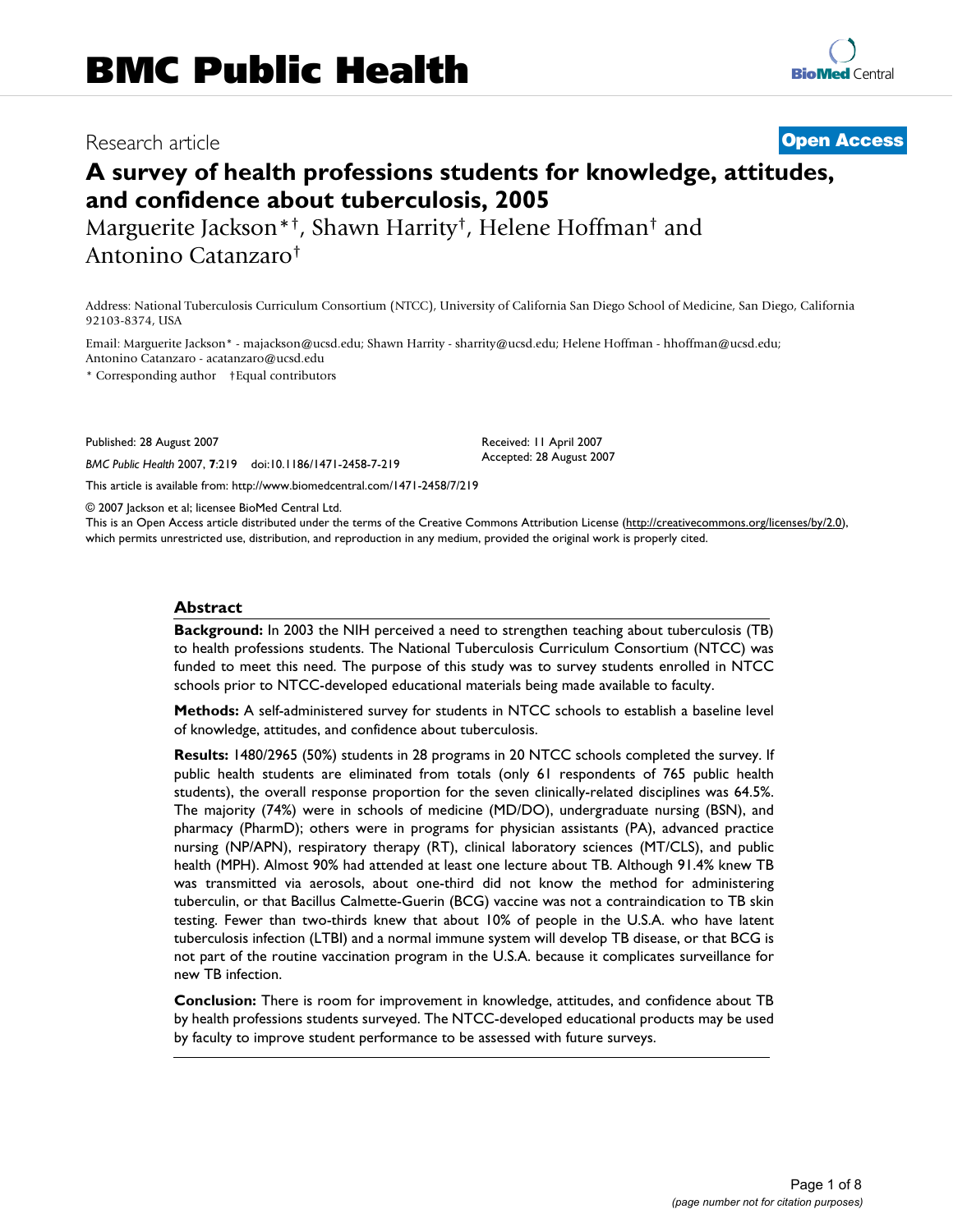# **Background**

Between 1985 and 1992, there was a dramatic increase in the incidence of tuberculosis (TB) in the United States, and the epidemiology of TB changed [1]. In retrospect, it became clear that this increase was due, in part, to transmission of TB in hospitals and prisons, and that health care workers, in addition to physicians, were at risk for infection [2-4]. Although the number of cases and incidence of TB decreased substantially over the next decade and are now decreasing at a much slower rate (e.g., 14,515 cases in 2004 compared to 14,097 cases in 2005), the proportion of TB cases in foreign-born people continues to increase (29% in 1993; 55% in 2005) and is a focus for surveillance and control efforts in the U.S. [5]. In recent years, treatment and prevention of TB has shifted from inpatient to outpatient settings. Much of the care is provided by TB specialists in public health departments and by physicians in general practices who deal with TB in the context of delivering broader services. There has also been a growing trend for health care to be provided by nonphysician-clinicians [6]. There is increasing evidence that non-physician clinicians in many disciplines can provide high-quality care, with the strongest evidence derived from care at the least complex end of the clinical spectrum [7,8]. Team care models with respiratory therapists and pharmacists are increasingly more common in critical care settings [9]. Despite the shared functions, these professionals receive very different training, both in the U.S.A. and internationally.

Since the resurgence of TB almost two decades ago, there has been increasing concern about education and competence of healthcare providers to deal with specialized issues of TB prevention and treatment. Many educational materials on all aspects of TB are produced by national and international agencies such as the Centers for Disease Control and Prevention, the National Institute of Allergy and Infectious Diseases, the World Health Organization, and the International Union Against Tuberculosis and Lung Diseases; health departments; educational and research institutions; and non-profit organizations such as the American Thoracic Society. With the wealth of materials on all content areas of TB, it is disconcerting that clinicians still make frequent errors in TB treatment [10] and there is an expressed need to educate prospective and practicing healthcare workers on TB infection management and control [11].

A major step in improving TB education in the U.S. involved the creation of the National Tuberculosis Curriculum Consortium (NTCC) consisting of over 40 multidisciplinary educators and leaders in 25 academic institutions and affiliates throughout the U.S. (*Appendix*). The NTCC is funded by the National Heart, Lung, and Blood Institute of the National Institutes of Health for five years

 $(10/03 - 9/08)$ . The goal of the NTCC is to improve knowledge of tuberculosis in students in health professions schools throughout the U.S.A. The NTCC is organized around sets of competencies for students in eight health disciplines: medicine (MD/DO) [12], undergraduate nursing (BSN) [13], advanced practice nursing (NP/ APN), physician assistants (PA), pharmacy (PharmD), respiratory therapy (RT), clinical laboratory sciences (MT/ CLS), and public health (MPH). Consortium members representing each discipline are charged with developing products that focus on the discipline-specific competencies. These products will be used by faculty in NTCC schools to teach about TB. The materials are also available via the NTCC website [14] to faculty in other schools as well as organizations that provide continuing education and lifelong learning.

To assess students for basic knowledge of TB and how confident they feel about taking care of persons with latent tuberculosis infection (LTBI) or active TB, a Student TB Survey was developed and administered in 2005. The purpose of the initial survey described in this article was to provide a baseline level of knowledge, attitudes, and confidence about tuberculosis by surveying students enrolled in NTCC schools prior to NTCC-developed educational materials being made available to faculty.

### **Methods**

### *Study population*

A total of 2965 students in 28 programs in 20 NTCC schools were potential subjects for the study.

### *Instrument development*

The survey instruments were designed by members of the NTCC using materials that included content and questions from two Centers for Disease Control and Prevention publications, *The Core Curriculum on Tuberculosis* [15] and the *Self-Study Modules on Tuberculosis* [16]. In addition, questions from a TB survey administered to medical students at the University of Southern California (USC) in 2002 were used as a starting point. These questions were developed by USC infectious diseases faculty in collaboration with the TB Control Officer for Los Angeles County and were administered to about 150 medical students by a graduate student in the Master of Public Health Degree Program at California State University, Northridge (L. Acevedo and B. Jones, personal communication). Additional demographic, background, and confidence questions were developed by NTCC members. Unique versions of the survey were developed for each of the 8 disciplines (medicine [MD/DO], undergraduate nursing [BSN], pharmacy [PharmD], physician assistants [PA], advanced practice nursing [NP/APN], respiratory therapy [RT], clinical laboratory sciences [MT/CLS], and public health [MPH]) with the first 18 questions common to all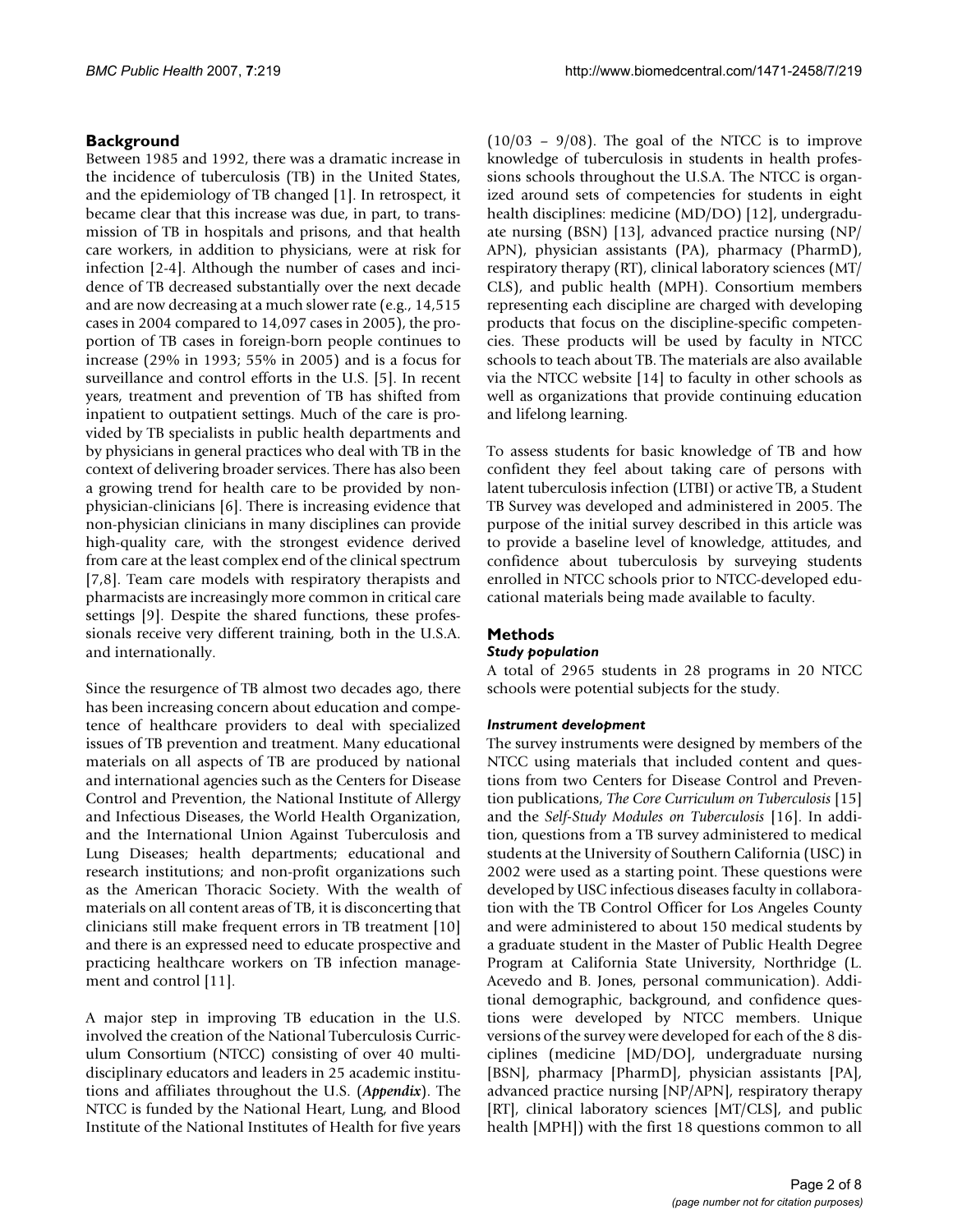versions. Up to 35 additional questions were customized for each discipline. To ensure anonymity of participants, questions about age, gender, ethnicity, and country of birth were excluded. Throughout the process of instrument development, the questions were frequently reviewed and critiqued by NTCC members for clarity and face validity; however, formal instrument development procedures were not employed due to time requirements to complete the baseline survey prior to availability of NTCC-developed educational materials.

#### *Survey administration*

Prior to administration, a master protocol was submitted to and approved by the University of California San Diego Institutional Review Board (IRB). The master protocol and UCSD approval letter were made available to NTCC members via the NTCC website [14] for use in seeking review and approval by their own IRBs. Individual answer sheets were prepared by the UCSD School of Medicine Office of Educational Computing (EdCom) to include unique identifiers that did not identify students by name or student number, but were necessary for computer scoring. The limited demographic information and coding scheme were approved by the UCSD IRB as consistent with waiving the requirement for individual signed consent. Packets of individualized coded answer sheets were sent to each participating faculty member who was responsible for producing copies of the cover sheet explaining the survey and the survey instrument. Surveys were administered prior to September 15, 2005 to provide a baseline before faculty began using NTCC-developed educational materials. In almost all cases, surveys were administered during classroom sessions where students were together for a course. This approach worked well for the clinical disciplines; however, in the three participating public health programs, students were not all together at the same time. Accordingly, MPH students in these schools were invited to participate in the survey on a vol-

| Table 1: Student participation in NTCC Survey, 2005 |  |  |  |
|-----------------------------------------------------|--|--|--|
|-----------------------------------------------------|--|--|--|

untary basis by individually obtaining a copy of the survey and answer sheet; only 61 students chose to participate in this manner. The majority of respondents were within six or fewer months of completion of their studies. After surveys were administered, answer sheets were returned to UCSD EdCom for scoring. Item analyses were provided to each faculty member for students in their own school; item analyses for schools in the same discipline were aggregated and distributed to discipline-group members.

### **Results**

Data reported in this article are limited primarily to responses to the 18 questions common across all eight versions of the survey administered to students in 28 programs in 20 NTCC schools.

Of the 2965 students enrolled in the 28 programs surveyed, about half (1480) completed the survey. Table 1 shows student participation by discipline. The smallest proportion of participants was from public health. When those respondents are excluded, almost two-thirds (64.5%) of students in the seven clinically-related disciplines completed surveys. Almost three-quarters (74%) of respondents were in three disciplines: medicine, pharmacy, and undergraduate nursing.

Table 2 presents responses to selected questions. Almost 90% of respondents had attended at least one lecture where TB was a primary focus (NTCC faculty reported common topics were epidemiology, diagnosis, treatment, and other content pertinent to their specific discipline), and over half (56.3%) had attended three or more hours of lecture/instruction on TB. The major teaching modalities were lectures and case discussion at conferences or case studies; very few students had participated in other forms of active-learning (i.e., seminars, standardized patients, games, computer simulations, computer modules).

| <b>Discipline</b>                     | <b>Number of Programs</b> | <b>Total Students N</b> | <b>Respondents N (%)</b> |  |
|---------------------------------------|---------------------------|-------------------------|--------------------------|--|
| Medicine (MD/DO)                      |                           | 675                     | 485 (72)                 |  |
| Physician Assistant (PA)              |                           | 120                     | 100(83)                  |  |
| Nursing (BSN)                         |                           | 555                     | 251(45)                  |  |
| Advanced Practice Nursing (NP/APN)    |                           | 220                     | 92(42)                   |  |
| Pharmacy (PharmD)                     |                           | 503                     | 364 (72)                 |  |
| Respiratory Therapy (RT)              |                           | 42                      | 42 (100)                 |  |
| Clinical Laboratory Sciences (MT/CLS) |                           | 85                      | 85 (100)                 |  |
| Public Health (MPH)                   |                           | 765                     | 61 $(8)$ <sup>*</sup>    |  |
| Totals                                | 28                        | 2965                    | 1480 (50.0)              |  |

\*If public health students are eliminated from totals, overall response proportion for the seven clinically-related disciplines is 64.5%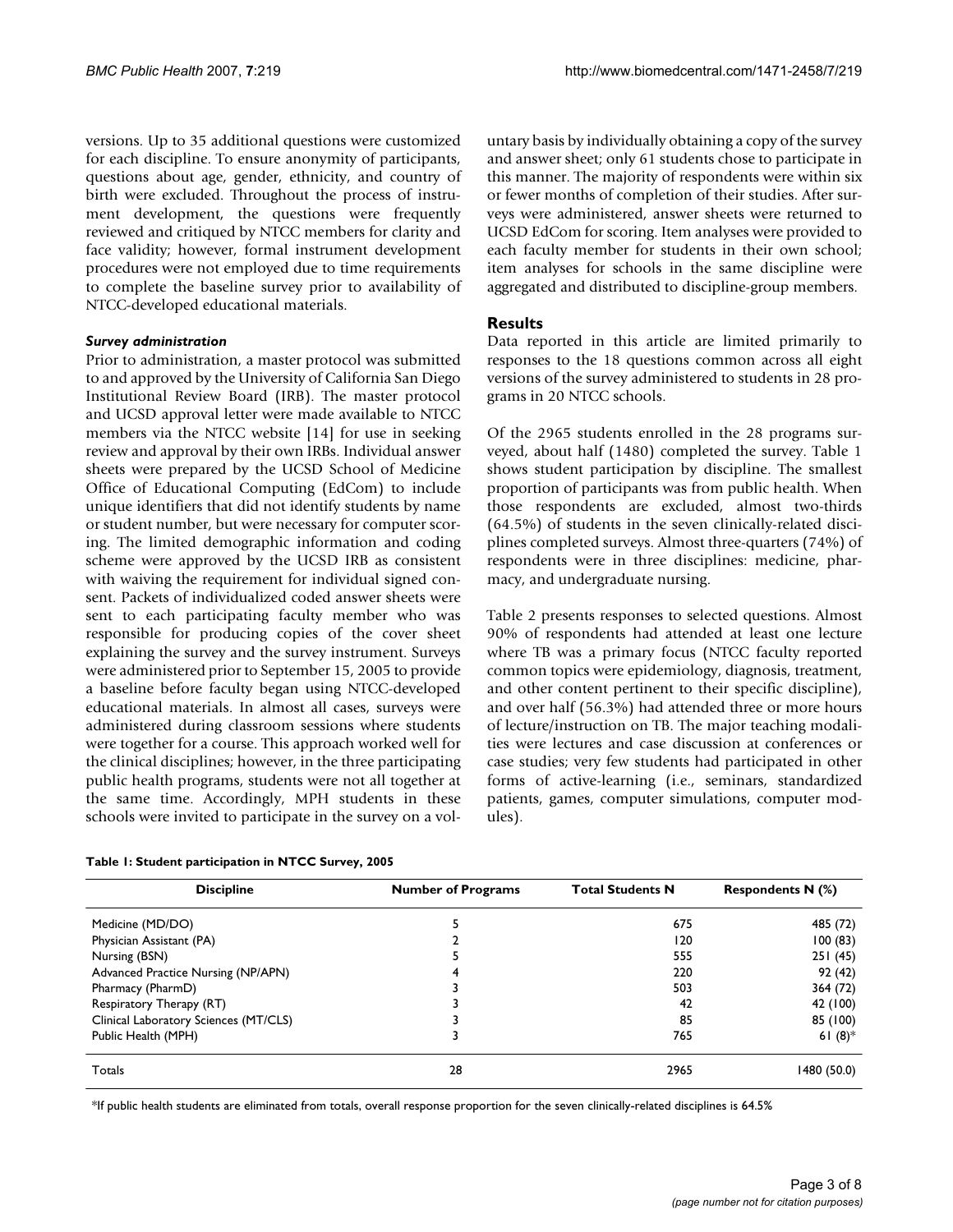**Table 2: Selected questions and responses for NTCC Survey (n = 1480)**

| <b>Question/Responses</b>                                                                                                        | N (%)        |
|----------------------------------------------------------------------------------------------------------------------------------|--------------|
| I. During your academic program to date, have you attended at least one lecture where tuberculosis (TB) was a primary<br>focus?  |              |
| $\cdot$ Yes                                                                                                                      | 1307 (88.3)  |
| 2. Approximately how many hours of lecturelinstruction on TB have you attended?                                                  |              |
| • None                                                                                                                           | 61 $(4.1)$   |
| $\cdot$ 1-2 hours                                                                                                                | 585 (39.5)   |
| $\cdot$ 3-4 hours                                                                                                                | 528 (35.7)   |
| $\cdot$ 5–6 hours                                                                                                                | $165$ (11.1) |
| • More than 6 hours                                                                                                              | 141(9.5)     |
| 3. From which of the following teaching modalities have you received TB education? (mark all that apply)                         |              |
| • None                                                                                                                           | 36(2.4)      |
| • Lecture                                                                                                                        | 1391 (94.0)  |
| • Case discussion at conference or case study                                                                                    | 683 (46.1)   |
| • Seminar                                                                                                                        | 174(11.8)    |
| • Standardized patient                                                                                                           | 149(10.1)    |
| • Game show format (e.g., Millionaire or Jeopardy)                                                                               | 22(2.2)      |
| • Computer simulation                                                                                                            | 36(2.4)      |
| • Completion of a module on a computer, followed by a series of questions answered on-line (computer based learning)             | 75(5.1)      |
| $\cdot$ Other                                                                                                                    | 142 (9.6)    |
| 4. Have you sought out and independently reviewed additional information about TB beyond requirements for a class or<br>seminar? |              |
| $\cdot$ Yes                                                                                                                      | 636 (43.0)   |
| 5. Approximately how much total time have you spent outside of class learning about TB?                                          |              |
| • None                                                                                                                           | 354 (23.9)   |
| $\cdot$ 1-2 hours                                                                                                                | 655 (44.3)   |
| $\cdot$ 3–4 hours                                                                                                                | 286 (19.3)   |
| $\cdot$ 5-6 hours                                                                                                                | 74 (5.0)     |
| • More than 6 hours                                                                                                              | 109(7.4)     |
| <b>General Knowledge Questions about Tuberculosis</b>                                                                            |              |
| 6. Tuberculosis organisms are most commonly transmitted from person-to-person in which one of the following ways?                |              |
| • A. Blood and body fluids                                                                                                       | 95(6.4)      |
| • B. Aerosol (correct answer)                                                                                                    | 1352(91.4)   |
| • C. Food                                                                                                                        | 8(0.5)       |
| • D. Fomites                                                                                                                     | 20(1.4)      |
| 7. What is the currently recommended method for administering tuberculin?                                                        |              |
| • A. Intradermal injection (Mantoux) (correct answer)                                                                            | 959 (64.8)   |
| • B. Multi-prong method (Tine)                                                                                                   | 52 (3.5)     |
| • C. Subcutaneous injection                                                                                                      | 437 (29.5)   |
| • D. Inhalation                                                                                                                  | 31(2.1)      |
| 8. Which of the following is a contraindication to TB skin testing?                                                              |              |
| • A. BCG vaccination                                                                                                             | 519(35.1)    |
| • B. TB disease                                                                                                                  | 388 (26.2)   |
| • C. Malnutrition                                                                                                                | 44 (3.0)     |
| • D. None of the above (correct answer)                                                                                          | 526 (35.5)   |
| 9. Generally, what percentage of people in the U.S. who have LTBI and a normal immune system will go on to develop               |              |
| TB disease at some point in their lives?                                                                                         |              |
| • A. I%                                                                                                                          | 364 (24.6)   |
| • B. 10% (correct answer)                                                                                                        | 944 (63.8)   |
| $\cdot$ C. 50%                                                                                                                   | 140(9.5)     |
| $\cdot$ D. 90%                                                                                                                   | 29(2.0)      |
| 10. Why is BCG NOT PART of the routine vaccination program in the United States?                                                 |              |
| • A. The side effects are too severe                                                                                             | 210(14.2)    |
| • B. BCG is only effective for preventing adult pulmonary TB                                                                     | 115(7.8)     |
| • C. BCG vaccination complicates surveillance for new TB infection (LTBI) (correct answer)                                       | 945 (63.9)   |
| • D. There is limited experience with BCG use in children                                                                        | 188 (12.7)   |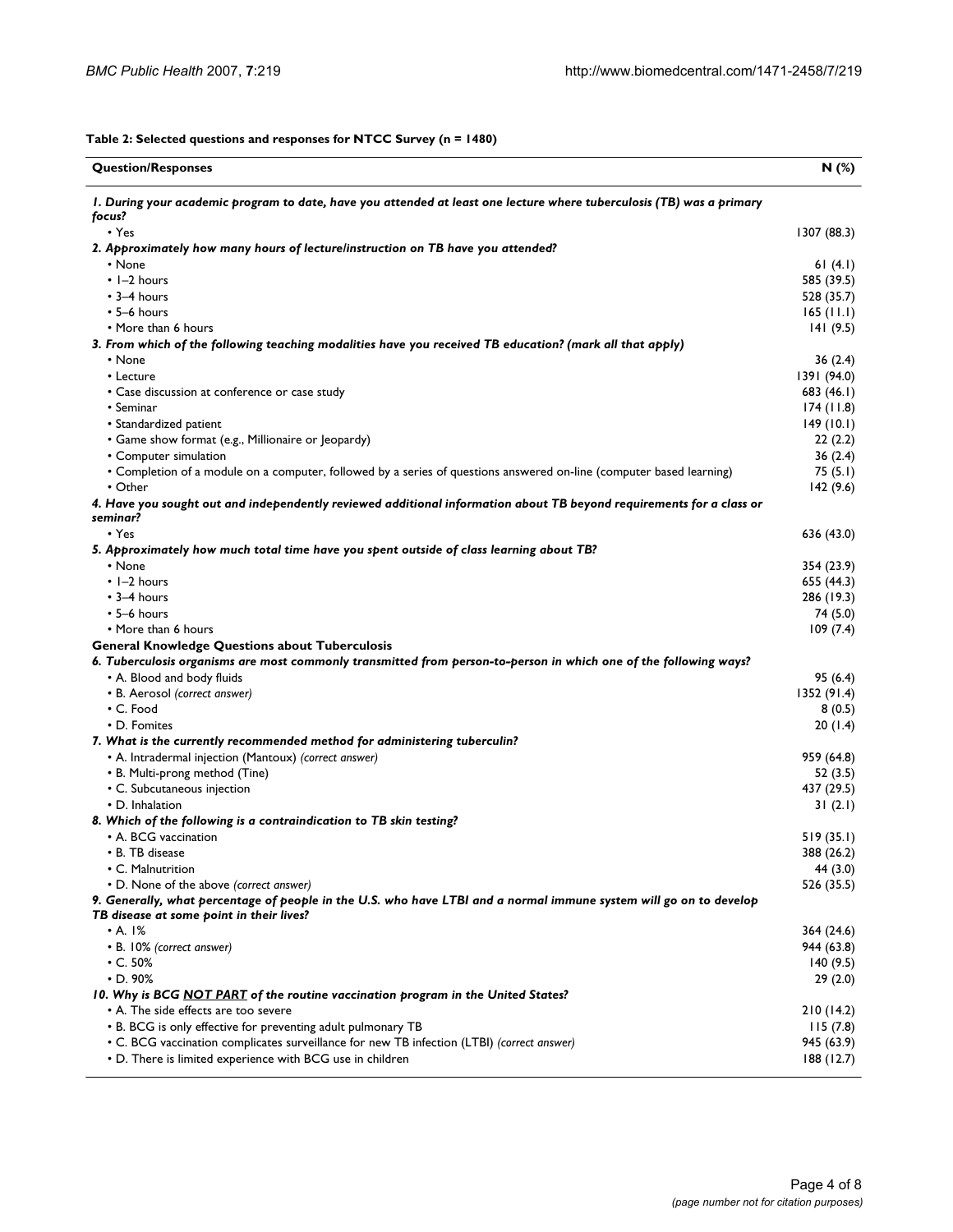Although almost all students knew TB was most commonly transmitted from person-to-person via aerosols (Question 6), about one-third did not know the correct method for administering tuberculin (Question 7) or that BCG was not a contraindication to TB skin testing (Question 8). Fewer than two-thirds knew that about 10% of people in the U.S. who have LTBI and a normal immune system will go on to develop TB at some point in their lives (Question 9), or that the reason BCG is not part of routine vaccination programs in the U.S. is because it complicates surveillance for LTBI (Question 10).

It is well-established that LTBI and active TB are more common among foreign-born individuals, and that foreign-born students are more likely to have received BCG vaccine than students born in the U.S. [17]. To evaluate these factors, "Were you born outside the U.S.A. or Canada (are you foreign born)?" was asked as a general question. Among the 1469 students who responded to this question, almost one-quarter (22.9%) reported they were born outside the U.S.A. or Canada. Of the foreign-born, the majority (72%) were in medicine and pharmacy programs. As expected, a significantly higher proportion of foreign-born students had been diagnosed with LTBI (14.9% vs. 3.9%), had been treated for LTBI (6.5% vs. 1.7%), and had received BCG vaccine (33.6% vs. 1.3%).

Table 3 shows general beliefs about TB education. The majority (90.5%) disagreed with the statement, "There is only minimal need for more education on TB because it is not likely that I will need it in my chosen career," and with the statement, "The career path I have chosen will not require me to know much about TB" (85.8%). The majority (85.7%) agreed, "TB education is very important in my academic program." The majority, although to a lesser extent (70.0%), agreed "The current emphasis on TB in my academic program is adequate". There was more ambivalence (agreement = 61.3% vs. disagreement = 38.7%) about the question, "In my future plans as a health professional, I am confident that the level of TB knowledge I have attained is adequate to prepare me for my career needs."

Table 4 shows the number of patients with LTBI and active TB cared for by students during their academic program to date. A substantial proportion had cared for no LTBI or TB patients during their program, varying from a low of 26.8% among medical students to a high of 75.5% among pharmacy students. Most students who had cared for at least one patient had cared for fewer than 4 patients. About 20% of NP/APN and RT students had cared for more than 6 patients.

## **Discussion**

In a recent editorial, Jensen [18] commented on a study of medical students in Brazil [19]. Both authors strongly recommended providing better education about TB to medical and other health professions students. Teixeira et al. [19] found that 10.3% of medical students did not understand that *M. tuberculosis* is transmitted by coughing (24.3% of students in pre-clinical years and 2.4% in late clinical years). This is similar to our overall findings wherein almost 10% did not know TB organisms were most commonly transmitted from person-to-person via aerosols. Among our medical students, however, most of whom were near completion of their training, 95% knew the correct answer which is more consistent with Teixeira et al.'s findings for medical students in their late clinical years.

We were pleased that most students believed TB education was important to their academic program (Table 3, Question 2) and that their career path would require knowledge of TB (Table 3, Question 4). However, the fact that 30% of students disagreed the current emphasis on TB in their academic program was adequate (Table 3, Question 3) is consistent with finding that four of the five basic TB questions were answered incorrectly about one-third of the time (Table 2, Questions 7–10), and almost 40% of the respondents were not confident their level of TB knowledge was adequate for their career needs (Table 3, Question 5).

Our findings are also similar to those of several other investigators who have conducted surveys among health

**Table 3: General beliefs about tuberculosis education from NTCC Survey, 2005 (N = 1480). Responses were recorded on a 4-point Likert-type scale (Strongly Disagree = 1, Disagree = 2, Agree = 3, Strongly Agree = 4). For this table, responses have been combined into two categories: Disagree (SD + D) and Agree (A + SA).**

| <b>Statement</b>                                                                                                                                                | 4 point mean | Disagree N (%) | Agree N $(%)$ |
|-----------------------------------------------------------------------------------------------------------------------------------------------------------------|--------------|----------------|---------------|
| I. There is only minimal need for more education on TB because it is not likely that I will need it in my<br>chosen career.                                     | 66. ا        | 1388 (90.5)    | 140(9.5)      |
| 2. TB education is very important to my academic program.                                                                                                       | 3.16         | 211(14.3)      | 1267(85.7)    |
| 3. The current emphasis on TB in my academic program is adequate.                                                                                               | 2.74         | 444 (30.0)     | 1038 (70.0)   |
| 4. The career path I have chosen will not require me to know much about TB.                                                                                     | 1.76         | 1267(85.8)     | 209 (14.2)    |
| 5. In my future plans as a health professional, I am confident that the level of TB knowledge I have<br>attained is adequate to prepare me for my career needs. | 2.62         | 573 (38.7)     | 906(61.3)     |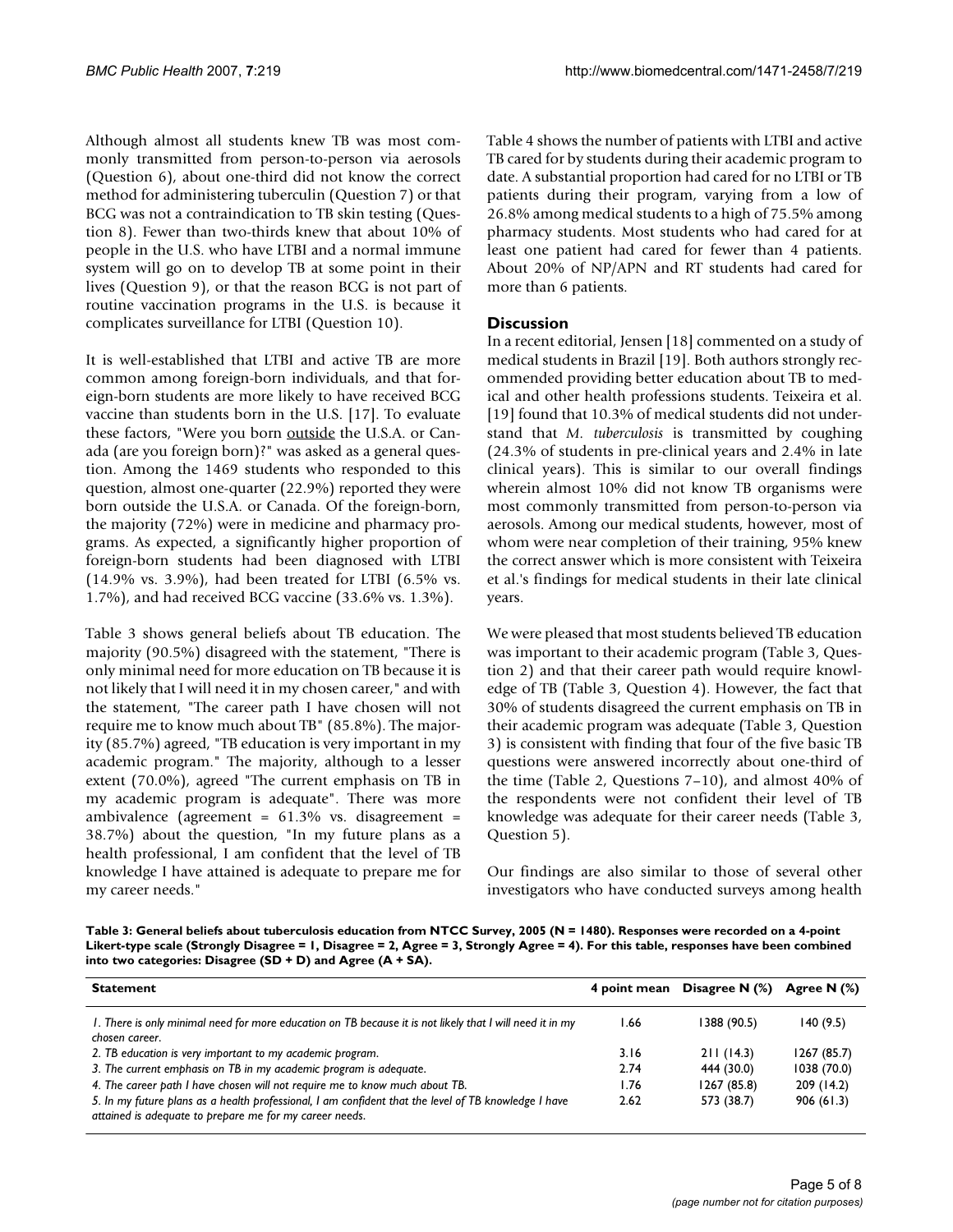| <b>Response</b>             | <b>Medicine</b><br><b>MD/DO</b><br>N(%) | Physician<br><b>Assistants</b><br><b>PA</b><br>N(%) | Under-<br>graduate<br><b>Nursing</b><br>BSN<br>N(%) | <b>Advanced</b><br><b>Practice</b><br><b>Nursing</b><br><b>NP/APN</b><br>N(%) | <b>Pharmacy</b><br>PharmD<br>N(%) | <b>Respiratory</b><br>Therapy<br>RТ<br>N(%) | Total<br>$N(\%)$ |
|-----------------------------|-----------------------------------------|-----------------------------------------------------|-----------------------------------------------------|-------------------------------------------------------------------------------|-----------------------------------|---------------------------------------------|------------------|
| <b>None</b>                 | 130(26.8)                               | 47 (47.0)                                           | 139(55.4)                                           | 38(41.3)                                                                      | 275(75.5)                         | 16(38.1)                                    | 645 (48.5)       |
| I-3 patients                | 246(50.7)                               | 36(36.0)                                            | 83(33.1)                                            | 28(30.4)                                                                      | 63 (17.3)                         | 15(35.7)                                    | 471 (35.3)       |
| 4–6 patients                | 65(13.4)                                | 5(05.0)                                             | 11(4.4)                                             | 6(6.5)                                                                        | 12(3.3)                           | 3(7.1)                                      | 102(7.7)         |
| > 6 patients                | 42 (8.7)                                | 12(12.0)                                            | 18(7.2)                                             | 19(20.7)                                                                      | 14(3.8)                           | 8(19.0)                                     | 113(8.5)         |
| Total (% of<br>respondents) | 483(36.3)                               | 100(7.5)                                            | 251(18.9)                                           | 91(6.8)                                                                       | 364(27.3)                         | 42(3.2)                                     | $1331*$          |

**Table 4: Patient care experiences reported by respondents to NTCC Survey, 2005. Number of patients with latent tuberculosis infection (LTBI) or active tuberculosis (TB) cared for during their academic program to date as reported by students in six clinical disciplines (clinical laboratory sciences and public health students did not answer this question).**

\* Three students did not answer this question

professions students, primarily outside of the U.S.A. For example, Kilicaslan et al. [20] evaluated undergraduate training on TB at Istanbul Medical School and found among fourth-year medical students  $(n = 828)$  many incorrect answers. They also reported examination questions did not adequately reflect WHO learning objectives for medical schools, published in 1998 [21]. Kurane and Kudoh [22] administered two sets of questionnaires to physicians in 80 medical school hospitals in Japan in 2002. They concluded additional education was needed for physicians and medical students. Bai et al. [23] administered a survey to final year medical students in Hunan province of China in 2000 and came to similar conclusions. In contrast, Emili et al. [24] assessed final year medical students from Canada, India, and Uganda. They concluded although there were significant differences in undergraduate exposure to TB, total knowledge, and practice competency among these students, the TB knowledge base and practice competency was adequate.

In our study, students received TB education primarily from lectures and case discussions or case studies. Lectures are a passive learning modality that does not appeal to many of today's learners who prefer more active strategies [25,26]. Although case discussions and case studies are types of active learning used by almost half of the students (46%), other more active strategies such as standardized patients, games, and computer simulations were used much less frequently. An NTCC objective is to develop educational materials using active-learning strategies. Several products are now available on the NTCC website [14] by NTCC and other faculty. In addition, NTCC faculty are currently integrating NTCC-developed materials into their curricula for the 2007 and 2008 academic years and will survey students again in Spring 2008 to determine whether these materials have had any impact on their knowledge, attitudes, and confidence in caring for patients with LTBI or TB.

#### *Limitations of the study*

There are several limitations to our study. First, the surveys were administered to students in only 28 programs among the hundreds of programs in the United States of America. Most NTCC faculty are affiliated with academic institutions in high TB incidence states, and a few are from low TB incidence states, but the annual incidence of TB in the United States is overall quite low (fewer than 15,000 new cases in 2005 [5]). Accordingly, many students had little or no experience caring for LTBI or TB patients. Second, the response proportion in the seven clinical disciplines was quite good (almost 65%) for a voluntary survey; however, we still sampled fewer than 1500 of the many thousands of health professions students in the U.S.A., making it inappropriate to generalize these results to all health professions students. Third, survey questions were developed by the NTCC from a variety of sources because a standardized survey instrument was not available. Throughout the survey development process, questions were reviewed and modified several times, and consensus was gained by each discipline group for each final version; formal instrument development was not done. Similar to test analyses conducted by UCSD EdCom for multiple-choice tests administered in academic courses, a test analysis was conducted for the five knowledge questions (Table 2: questions 6–10). The test analysis showed that these questions had adequate to good discrimination, efficiency, and correlation indices (B. Stanonik, personal communication); however, we would have greater confidence about their validity and reliability had we conducted a formal instrument development procedure.

### **Conclusion**

The NIH-NHLBI funded the NTCC to develop products to improve knowledge of TB in health professions students in the U.S.A. based on the assumption that there was a need. This study supports that need by demonstrating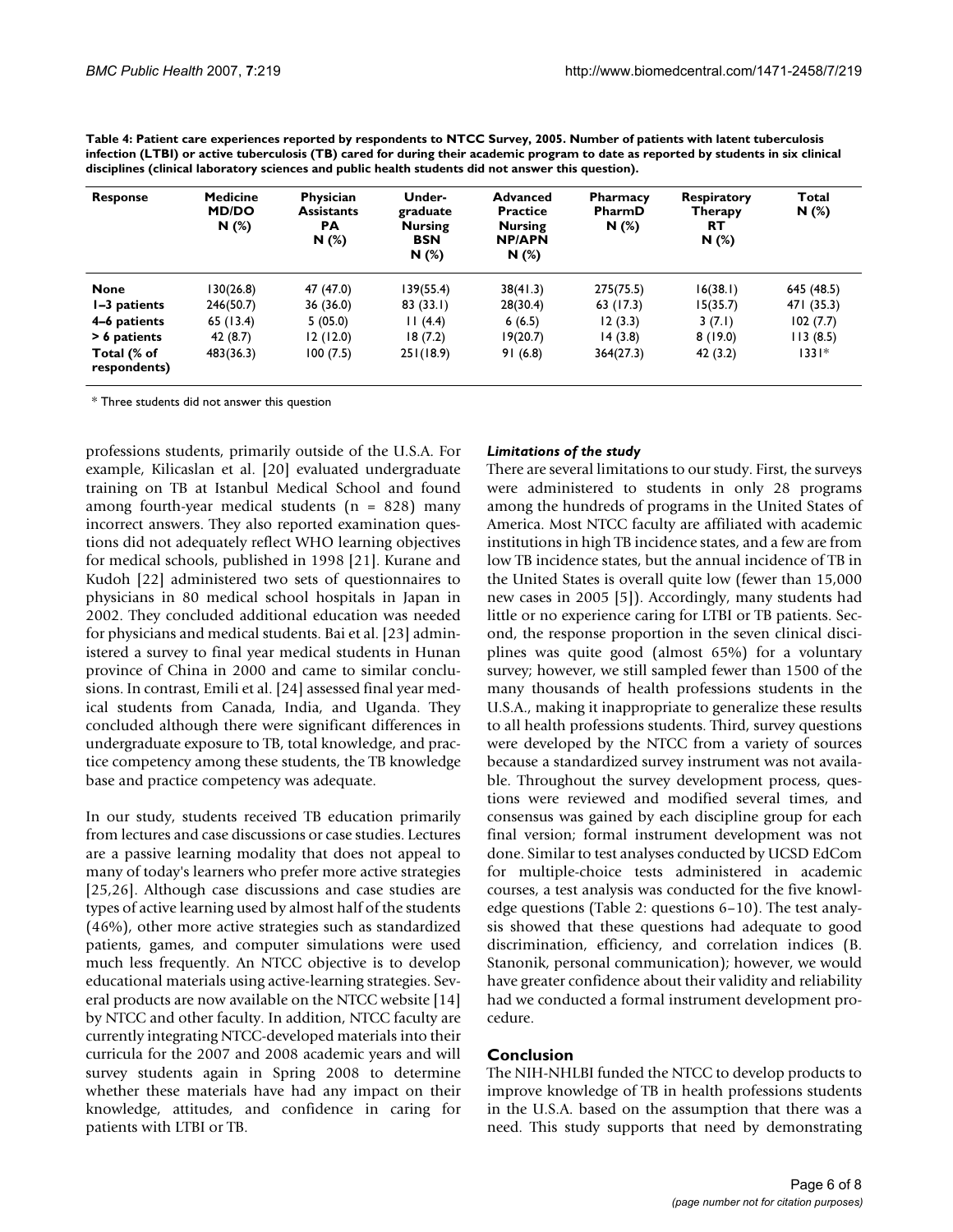considerable room for improvement in knowledge, attitudes, and confidence about TB among health professions students surveyed in 28 programs in 20 schools in the U.S.A. Information about learning styles and preferences of current students supports the belief that active-learning strategies may improve student performance. This belief will be assessed with future surveys of students in NTCC schools who have been exposed to NTCC-developed educational products that use active-learning methodologies.

#### **Competing interests**

The author(s) declare that they have no competing interests.

#### **Authors' contributions**

All authors were responsible for the conception and design of the study, and for development and refinement of the survey instrument. MJ analyzed the data and drafted the manuscript. All authors participated in review and revision of the manuscript. All authors read and approved the final manuscript. All authors confirm that the content has not been published elsewhere and does not overlap or duplicate their published work.

### **Appendix**

**NTCC Participating Schools**

**Administration:** University of California, San Diego

Curriculum Centers for each Region are in *bold italics*

#### **Western Region:**

- *University of Southern California, Los Angeles*
- University of California, Berkeley
- Stanford University, Palo Alto, CA
- Western University, Pomona, CA
- University of Washington, Seattle
- WA State Department of Health, Seattle
- University of Colorado, Denver

#### **Northeast Region:**

- *Columbia University, New York, NY*
- Long Island University, Brooklyn, NY
- Northeastern University, Boston, MA

• NY College of Osteopathic Medicine, Old Westbury

#### **Southeast Region:**

- *University of Arkansas, Little Rock*
- Georgia State University, Atlanta
- Johns Hopkins University, Baltimore, MD
- University of Maryland, Baltimore

**North Central Region:**

- *Wayne State University, Detroit, MI*
- University of Illinois at Chicago
- University of Michigan, Ann Arbor
- Midwestern University, Downers Grove, IL
- Rush University, Chicago, IL
- University of Nebraska, Omaha

#### **South Central Region:**

- *University of Texas Health Science Center, Houston*
- University of Texas, San Antonio
- Tulane University, New Orleans, LA

#### **Acknowledgements**

Funding for this study is from the National Institutes of Health, National Heart Lung and Blood Institute through contract NIH-NO1-HR-36157, 2003–08. The authors thank Becky Stanonik for data management and analysis, Laura Myhovich and Jamie Hankins for operational and logistical support, and Daryl Cummings for making survey materials available to NTCC members via the website. The authors also thank the NTCC members for reviewing and critiquing survey questions, and for inviting their students to participate in the survey.

#### **References**

- 1. McCray E, Weinbaum CM, Braden CR, Onorato IM: **[The epidemi](http://www.ncbi.nlm.nih.gov/entrez/query.fcgi?cmd=Retrieve&db=PubMed&dopt=Abstract&list_uids=9098614)[ology of tuberculosis in the United States.](http://www.ncbi.nlm.nih.gov/entrez/query.fcgi?cmd=Retrieve&db=PubMed&dopt=Abstract&list_uids=9098614)** *Clin Chest Med* 1997, **18:**99-113.
- 2. Louther J, Rivera P, Feldman J, Villa N, DeHovitz J, Sepkowitz KA: **[Risk of tuberculin conversion according to occupation](http://www.ncbi.nlm.nih.gov/entrez/query.fcgi?cmd=Retrieve&db=PubMed&dopt=Abstract&list_uids=9230748) [among health care workers at a New York City hospital.](http://www.ncbi.nlm.nih.gov/entrez/query.fcgi?cmd=Retrieve&db=PubMed&dopt=Abstract&list_uids=9230748)** *Am J Resp Crit Care Med* 1997, **156:**201-205.
- 3. Cook S, Maw KL, Munsiff SS, Fujiwara PI, Frieden TR: **[Prevalence of](http://www.ncbi.nlm.nih.gov/entrez/query.fcgi?cmd=Retrieve&db=PubMed&dopt=Abstract&list_uids=14649767) [tuberculin skin test positivity and conversions among health](http://www.ncbi.nlm.nih.gov/entrez/query.fcgi?cmd=Retrieve&db=PubMed&dopt=Abstract&list_uids=14649767)[care workers in New York City during 1994 to 2001.](http://www.ncbi.nlm.nih.gov/entrez/query.fcgi?cmd=Retrieve&db=PubMed&dopt=Abstract&list_uids=14649767)** *Infect Control Hosp Epidemiol* 2003, **24:**807-813.
- 4. Niveau G: **[Prevention of infectious disease transmission in](http://www.ncbi.nlm.nih.gov/entrez/query.fcgi?cmd=Retrieve&db=PubMed&dopt=Abstract&list_uids=16129465) [correctional settings: a review.](http://www.ncbi.nlm.nih.gov/entrez/query.fcgi?cmd=Retrieve&db=PubMed&dopt=Abstract&list_uids=16129465)** *Public Health* 2006, **120:**33-41.
- 5. Centers for Disease Control and Prevention. Division of Tuberculosis Elimination: **Trends in tuberculosis – United States, 2005.** *Morb Mortal Week Rep* 2006, **55(11):**305-308.